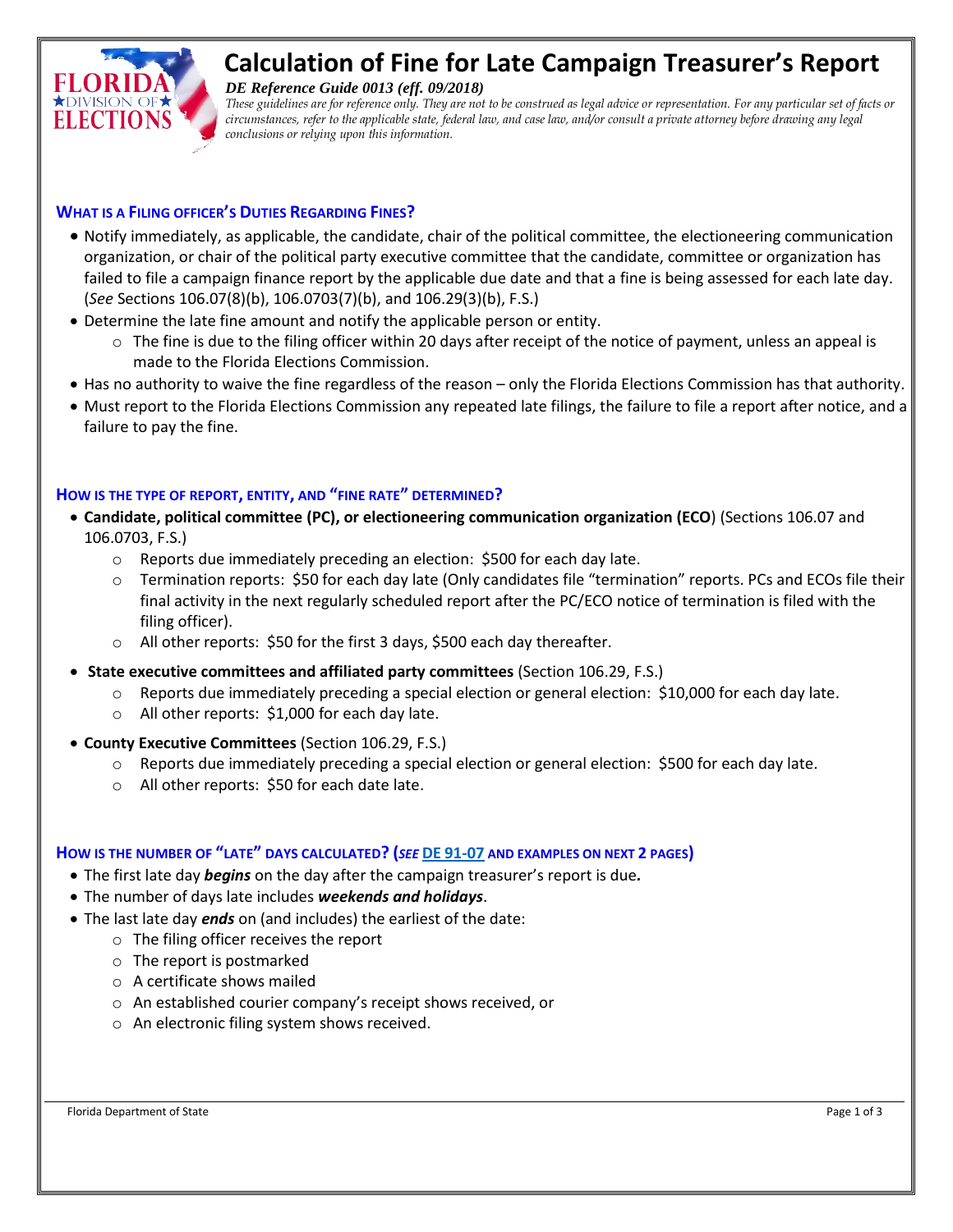#### **HOW IS THE FINE CALCULATED?**

- **STEP 1:** Calculate the fine based upon the Daily Method, i.e.,
	- $\circ$  Multiply the number of days late by the appropriate "fine rate" (as specified on prior page).
- **STEP 2:** Calculate the fine based upon the Percentage Method, i.e.,
	- o Review expenditures and contributions in the report in question.
		- o Multiple the *greater* of the two by 25% (i.e., by .25). **Note: The percentage method is not used for late-filed reports that are due immediately preceding a special election or general election for political parties or affiliated party committees (section 106.29, F.S.)**
- **STEP 3:** Compare the fine amounts calculated using the Daily Method versus the Percentage Method**.**
- **STEP 4:** The amount of the fine will be the *lesser* of the two calculated amounts.

#### **EXAMPLES**

- #1 **Fine for Candidate – Report** *not* **due immediately preceding an election and not a termination report**
	- o Report was 4 days late
	- $\circ$  Expenditures = \$10,000; Contributions = \$20,000
	- $\circ$  Calculation of fine using daily method 3 days x \$50 per day + 1 day at \$500 per day = \$650
	- $\circ$  Calculation of fine using percentage method \$20,000 x 25% = \$5000
	- $\circ$  Fine to be imposed = \$650
- #2 **Fine for Candidate, Political Committee, or Electioneering Communication Organization -** *Report due immediately preceding an election*
	- o Report was 5 days late
	- $\circ$  Expenditures = \$40,000; Contributions = \$0
	- $\circ$  Calculation of fine using daily method 5 days x \$500 per day = \$2,500
	- $\circ$  Calculation of fine using percentage method \$40,000 x 25% = \$10,000
	- $\circ$  Fine to be imposed = \$2,500
- #3 **Fine for Candidate - Termination report**
	- o Report was 5 days late
	- $\circ$  Expenditures = \$10,000
	- $\circ$  Calculation of fine using daily method 5 days x \$50 per day = \$250
	- $\circ$  Calculation of fine using percentage method \$10,000 x 25% = \$2,500
	- $\circ$  Fine to be imposed = \$250
- #4 **Fine for County Executive Committee of a Political Party Report** *not* **due immediately preceding a special election or general election**
	- o Report was 2 days late
	- $\circ$  Expenditures = \$10,000; Contributions = \$12,000
	- $\circ$  Calculation of fine using daily method 2 days x \$50 per day = \$100
	- $\circ$  Calculation of fine using percentage method \$12,000 x 25% = \$3,000
	- $\circ$  Fine to be imposed = \$100

Note: If this County Executive Committee report was due immediately preceding a special election or a general election, the percentage method is not applied; therefore, the fine rate would be calculated based solely on the daily method of \$500 per day. The calculation using the daily method would be 2 days x \$500 per day = \$1000. Thus, the fine to be imposed in this example if the report was due immediately preceding a special election or a general election would be \$1000.